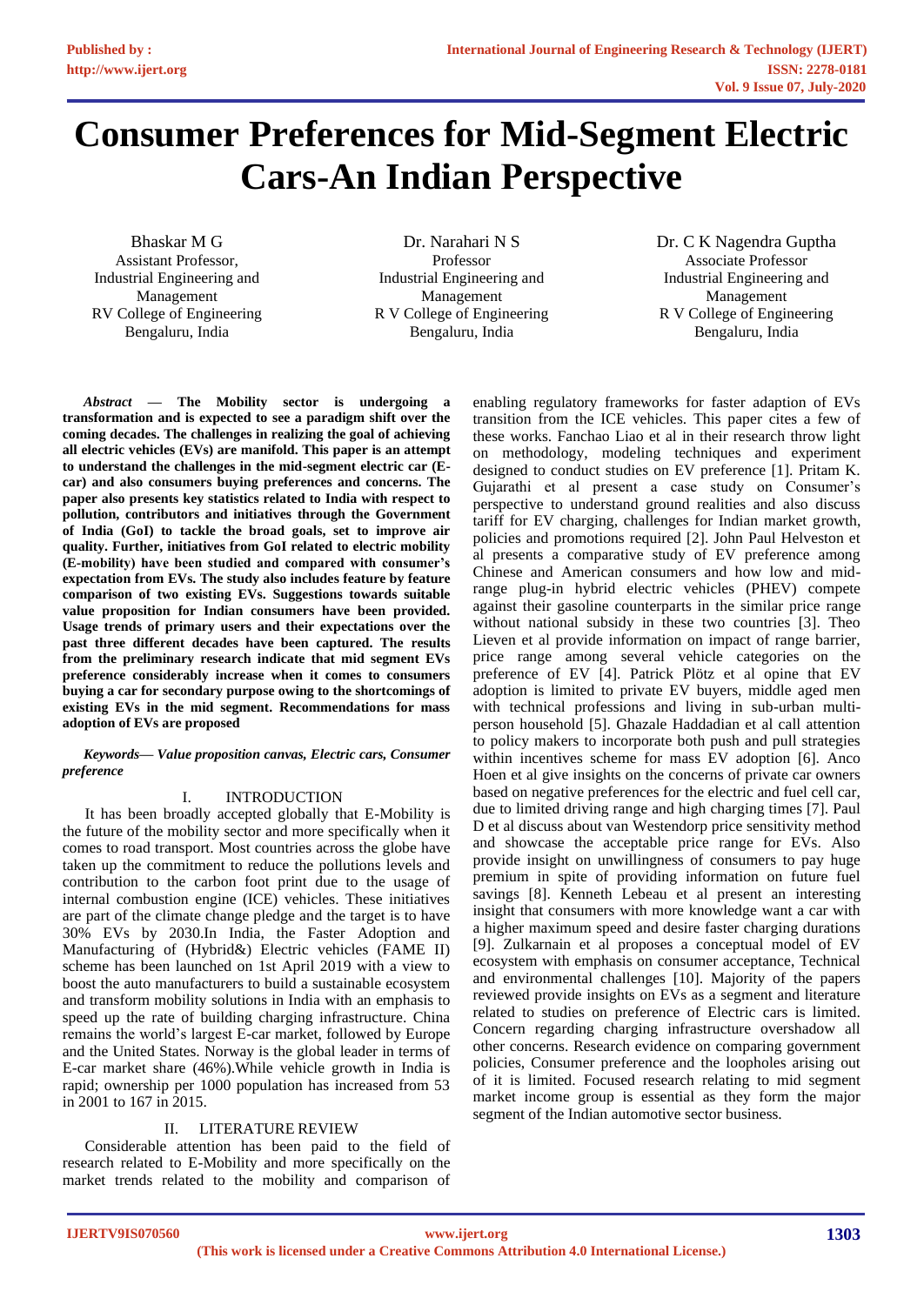#### III. MOTIVATION FOR CURRENT RESEARCH

In 2018, the global E-car fleet exceeded 5.1 million, up 2 million from the previous year and almost doubling the number of new E-car sales [11].The emphasis from the government to boost the auto manufacturers seems to be limited to building charging infrastructure[12]. India uses a large variety of motorized transport on roads and its autosegments are quite different from rest of the world [13]. The questionable assumption made by the policy makers and others in this case is that if the ecosystem is built, then the consumers will prefer to switch to EVs. While ecosystem is an important aspect for end users to switch to hybrid and EVs, there are several other factors which also play an important role in changing consumers buying preference. The policy announced by the GoI as part of FAME II scheme emphasizes very little on building a sound service infrastructure and is not based on a clear understanding the needs of the end user.

#### IV. KEY STATISTICS AND STATUS REPORT ON POLLUTION IN MAJOR INDIAN CITIES

According to an article by economic times, 7 of the top 10 most polluted cities in the world are in India [16]. The index measures the presence of fine particulate matter known as PM2.5; Source contributions demonstrated a clear urban enhancement in PM 2.5 from gasoline engines (by a factor of 1.14) and diesel engines (by a factor of 2.3), which is significant due to the well-documented negative health impacts of vehicular emissions[17]. The major cities of India namely the four metros along with Bengaluru, Hyderabad and Pune constitutes to about 32.01 million vehicles as on 2016 [18][19]. The number of registered vehicles has gone up 700 times from 0.3 million in 1951 to 210 million in 2015 as per study conducted by Centre for Science and Environment (CSE) titled 'At the Crossroads' [20]. India to surpass China to become 2nd largest oil demand centre in 2019.India spent an estimated Rs8.81 lakh crore (US\$120 billion) to import 228.6 million tons of crude oil in 2018-19. The Indian automobile market is the 4th largest in the world and on course to be 3rd in the next three years. Transport sector being the major contributor to pollution with 10% total greenhouse gas emissions (GHG).

Several studies have suggested that EVs can reduce the pollution level by reducing local concentrations of pollutants in the major cities [14].The Government has set an ambitious target of converting 15 per cent of the total vehicles in the country to electric by 2024 (30% by 2030). Uttar Pradesh leads the electric race with nearly 139,000 battery-operated vehicles, followed by 76,000 EVs in Delhi, according to Union Minister for Road Transport and Highways. The third and fourth spot is grabbed by Karnataka and Maharashtra, respectively. Surprisingly, Assam, with 15,192 EVs, is ahead of all northeastern states and several other states in the rest of India [15]. Statistically speaking there are less than 30 cars for every 100 Indians which indicates India as a huge potential market for car segment itself.

#### V. MAJOR INITIATIVES BY GOVERNMENT OF INDIA TOWARDS E-MOBILITY AND CLEAN AIR

The prospect of rapid global temperature increase has created the need for a reduction in the use of fossil fuels and associated emissions. India has committed to cutting its GHG emissions intensity by 33% to 35% percent below 2005 levels by 2030 [14]. GoI has been in the forefront in strategizing and releasing required funding with regard to achieve the green initiative. FAME II scheme has been launched upon completion of FAME I scheme and Table 1 shows the comparison of FAME I and FAME II schemes [22].

| TABLE 1: Comparison of FAME I and FAME II Scheme   |  |
|----------------------------------------------------|--|
| (Source: Report by Department of Heavy Industries) |  |

| <b>Scheme</b> | <b>Started</b> | <b>Expected</b> | Extended  | <b>Initial</b> | <b>Extended</b> | <b>Objectives</b>     |
|---------------|----------------|-----------------|-----------|----------------|-----------------|-----------------------|
|               | on             | <b>End date</b> | Up to     | <b>Budget</b>  | budget          |                       |
|               |                |                 |           | Cr of          | Cr of Rs        |                       |
|               |                |                 |           | $\mathbf{R}s$  |                 |                       |
| <b>FAME</b>   | 1/4/2015       | 31/3/2017       | 31/3/2019 | 795            | 895             | Stakeholders for      |
|               |                |                 |           |                |                 | Implementation.       |
|               |                |                 |           |                |                 | Allocation of         |
|               |                |                 |           |                |                 | funds.                |
| <b>FAME</b>   | 1/4/2019       | 31/3/2022       |           | 10000          | $-$             | Technology            |
| П             |                |                 |           |                |                 | development,          |
|               |                |                 |           |                |                 | Market                |
|               |                |                 |           |                |                 | creation,             |
|               |                |                 |           |                |                 | demand                |
|               |                |                 |           |                |                 | aggregation,          |
|               |                |                 |           |                |                 | <b>Pilot Projects</b> |
|               |                |                 |           |                |                 | and Charging          |
|               |                |                 |           |                |                 | Infrastructure.       |

Ministry of Heavy Industries & Public Enterprises, GOI, in its press release claimed to have provided financial support to about 2,61,507 electric/ hybrid vehicles. 119 models of vehicles of 27 OEMs got registered .Department of Heavy Industries (DHI) has so far sanctioned 455 electric buses for 9 cities in a pilot scheme launched on 31st October 2017, which got interest from 44 cities seeking 3144 e-buses. FAME II emphasizes on reduction of purchase price of hybrid and EVs focused on public or shared transportation (buses, rickshaws and taxis) and private two-wheelers [11].The outlook of FAME II scheme has glimpses of product-out and push strategy.

Further, National electric mobility mission plan (NEMMP) has brought in initiatives to promote EVs. The rates of GST on EVs are 12% (with no Cess) as against the 28% GST and Cess up to 22% for ICE vehicles. Ministry of Power has allowed sale of electricity as 'service' for charging of EVs. This provides a huge incentive to attract investments from entrepreneurial ventures to upgrade the charging infrastructure. Further, Ministry of Road Transport Highways issued notification regarding exemption of permit in the case of battery operated vehicles.

### VI. FACTORS INFLUENCING CONSUMER PREFERENCES ON ELECTRIC VEHICLES

The share of global consumers that would consider purchasing an EV is on the rise. In the United States, between 10 and 30 percent of consumers indicated their preference to consider an EV as their next purchase as per one of the national surveys. In Europe, the reported share of consumers considering EV purchase was pegged at 40 to 60 percent, and in China, it was over 70 percent, given the presence of strong government incentives to adopt these vehicles. This trend is even more pronounced among Consumers aged younger than 50 year's old living in urban areas. Sales in 2018 only provide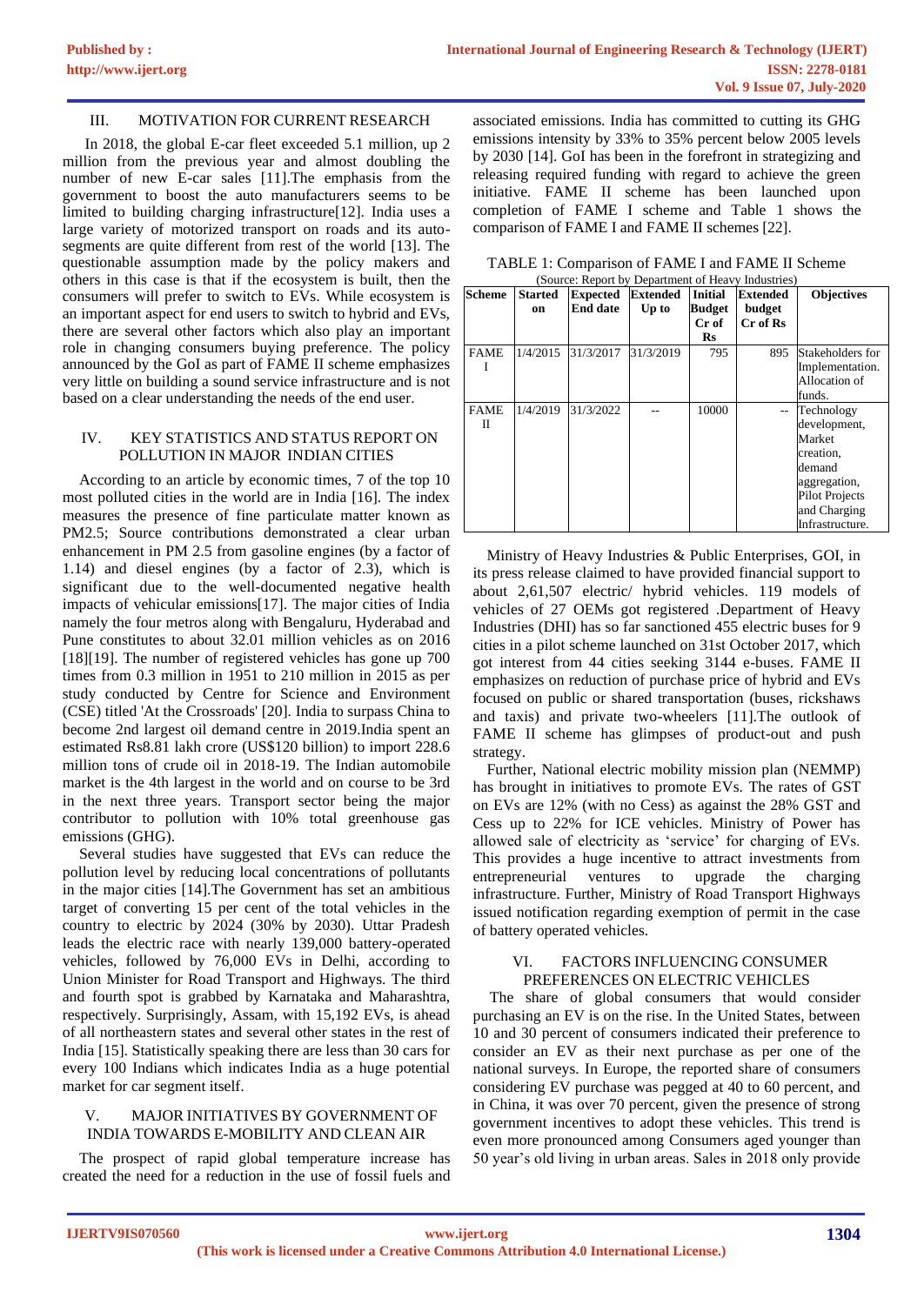a partial view, given that EVs accounted for less than 5 percent of sales in most markets.

Buying a car in India for long has been a family choice and depended heavily on word of mouth. The current demographic trend is that the Indian car buyers are getting younger and more aspirational. With the excessive online information and comparisons, blogs, vlogs available, the definition of family and friends is slowly changing. The major influencing factors determining buying preference in Electric car segment includes Variety, Range, Vehicle cost and resale value, time to recharge, Infrastructure, reliability, battery life and Mindset orientation towards contributing to the environment. These also act as entry barriers to switch from the conventional ICE vehicle to EVs. More than half of the passenger vehicles sold in India last year cost 5.6lakhs or less, according to BNEF. According to a report it is said that E-cars won't achieve price parity with ICE cars until the early 2030s [21]. The consumer preference in buying a car is compared as a trend considering a span of three decades and depicted in Table 2.

TABLE 2: Comparison of Consumer Choice of Buying in 3 Decades

| <b>Decade</b>                                                     | 2000-2010                                                                                  | 2010-2020                                                                                                                         | 2020-2030                                                                                                                                          |
|-------------------------------------------------------------------|--------------------------------------------------------------------------------------------|-----------------------------------------------------------------------------------------------------------------------------------|----------------------------------------------------------------------------------------------------------------------------------------------------|
| Parameters                                                        |                                                                                            |                                                                                                                                   |                                                                                                                                                    |
| First car buying<br>age                                           | 33-35                                                                                      | 23-30                                                                                                                             | $20 - 25$                                                                                                                                          |
| Price of mid<br>segment passenger<br>vehicle                      | 3-5 Lakhs                                                                                  | 5-7 lakhs                                                                                                                         | 6.5 lakhs and<br>above                                                                                                                             |
| Car features<br>expectation from<br>Consumers                     | No frills                                                                                  | Power steering,<br>power windows,<br>AC, Navigation,<br>entertainment unit                                                        | Fully Loaded with<br>sensors                                                                                                                       |
| Preferred segment<br>for vast mid-<br>segment Indian<br>consumers | <b>Basic</b><br>models<br>and mid<br>segments                                              | Top end model of<br>Mid segment and<br>off-road<br>vehicles                                                                       | Top end compact<br>sedans and<br>compact SUV's-<br>One car for all<br>purpose                                                                      |
| Years before<br>exchange                                          | $7 - 8$                                                                                    | $5 - 6$                                                                                                                           | $3.5 - 5$                                                                                                                                          |
| Km driven per<br>year                                             | 5000-<br>10000                                                                             | 10000-15000                                                                                                                       | 13000-18000                                                                                                                                        |
| Decision<br>influenced through                                    | Word of<br>Mouth                                                                           | Word of mouth<br>and predominantly<br>online information<br>through blogs,<br>websites, vlogs,<br>portals like<br>carwale.com etc | Predominantly<br>online resources<br>and personal<br>choice through<br>test drives at<br>preferred<br>locations.                                   |
| Payment mode                                                      | More from<br>savings<br>and small<br>loans from<br>banks<br>(Low)<br>disposable<br>income) | Less from savings<br>and more from<br>bank loans<br>(moderate<br>disposable<br>income)                                            | Predominantly<br>from bank loans<br>(High disposable<br>income)                                                                                    |
| Esteem needs of<br>car buyers to be<br>fulfilled                  | Stability<br>(Seeking)<br>reassuranc<br>e and<br>appreciatio<br>n)                         | Prudence (Seeking<br>control)<br>Belonging(Seeking<br>positivity and<br>sense of being<br>provider)                               | Daring dynamism<br>(seeking an<br>adrenaline rush)<br>Prestige (Seeking<br>Admiration and<br>exclusivity)<br>Liberation<br>(Seeking<br>excitement) |
| Choice of vehicle                                                 | Petrol due                                                                                 | Diesel due to hike                                                                                                                | Petrol and diesel                                                                                                                                  |

| purchased | to ease of<br>maintenan<br>ce | in petrol prices | along with E-cars<br>due to<br>environmental |
|-----------|-------------------------------|------------------|----------------------------------------------|
|           |                               |                  | awareness and<br>policies of<br>government   |

Detailed Year on Year (YoY) figures of leading car manufacturer in India sales reported as on January 2020 is also furnished below in Table 3.The buyers of the current decade are more value seekers which is evident from the sales figures in the last four quarters.

| TABLE 3: Year on Year figures of sales reported as on |  |
|-------------------------------------------------------|--|
| January 2020 [23]                                     |  |

| <b>Car Category</b>            | YoY sales % | <b>Trend</b> |
|--------------------------------|-------------|--------------|
| <b>Small Car Category</b>      | 11.4        | Upward       |
| Utility Vehicles (UVs)         | າາ          | Downward     |
| Vans                           | 19          | Downward     |
| Light Commercial Vehicle (LCV) |             | Downward     |

VII. ANALYSIS OF VALUE PROPOSITION FOR THE MID SEGMENT ELECTRIC CARS IN INDIA

The Value Proposition Canvas is a tool which helps ensure that a product or service is positioned around what the customer values and needs. A reference of TESLA and TOYOTA E-cars has been studied for plotting value proposition canvas considering the consumer segment as middle income group with high aspirations (Refer annexure 1).

From table 2 and table 3, it is evident that new age car buyers are value seekers. Desired features expected by value seekers from mid-segment group are Keyless start/stop/entry, Sunroof/ moon roof, Automatic cruise control, Rain sensing vipers, Cell phone mirroring etc. These will also be the features which will be offered in the mid-segment ICE cars in the near future owing to the tough competition. The likelihood of consumers choosing EV is greatly influenced by how similar the new EV proposition is in comparison to the existing models of ICE cars. These also are the assumption that needs to be tested as drivers for consumers to switch from ICE cars to E-cars.

### VIII. GOVERNMENT OF INDIA'S (GOI) E-MOBILITY SCHEMES AND THE REALITIES RELATED TO CONSUMER'S NEEDS

There are numerous factors that favour increased sales of E-cars in the near future. Modern Battery Electric Vehicles (BEV) currently offer a wide range of benefits such as superior performance, cutting-edge technology and connectivity, a quieter ride, lower running cost, full city access, Unique exterior styling and increased interior space. Consumer expectations reveal that the FAME II scheme has to be supplemented by the respective state governments by incentivizing certain benefits towards them. Such benefits include either waiving off or offering concessions on road tax, permit, toll tax, parking fee, registration charges and cost of acquisition. Deloitte estimates that the market will reach a tipping point in 2022- when the cost of owning an EV will be almost equal to that of ICE counterpart which makes EVs a viable option [24]. Approximately 20 major cities worldwide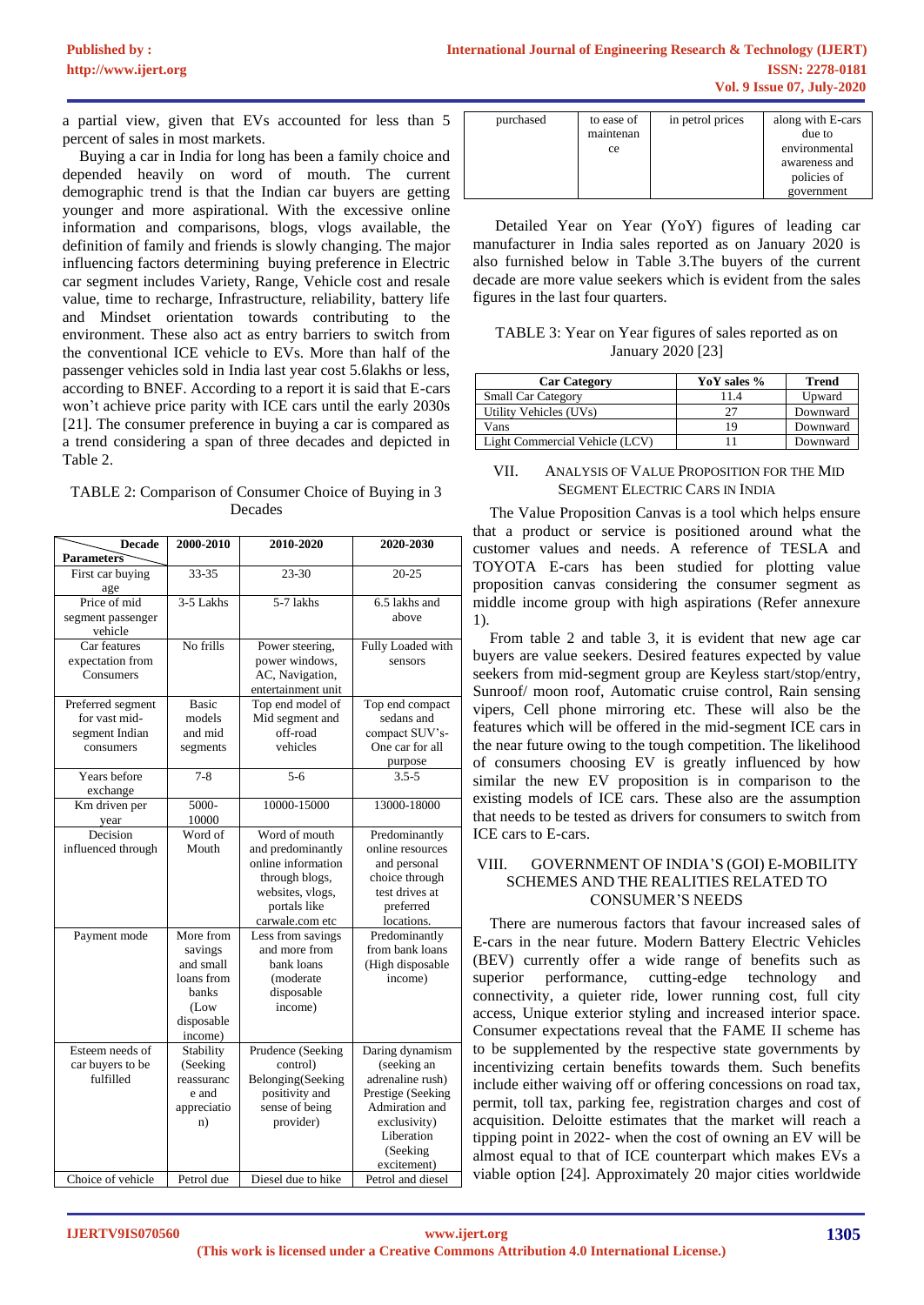have announced plans to ban production of ICE cars by 2030. Copenhagen plans to ban gasoline vehicles from 2019 and UK has commissioned "Zero Emission Zones" (ZEZ). These are predominantly based on the assumption that battery technology will develop at a faster pace to bring down the existing entry barriers.

There are more such factors which might hinder consumer confidence and in turn reduce sales. Demand incentives above mentioned are subject to several conditions. Manufacturers of EVs have to meet these conditions to be in position to offer three year comprehensive warranty and adequate facilities for after sales service as assurance to customers. The benefits are bound to be extended by the state government with respect to waiving off or concessions is yet to take effect on the ground and not clearly visible to the customers at present. The subsidies have not resulted in reducing the on-road price of Ecars and at present do not seem viable to majority of the Indian consumers. Currently there are only few options in EVs in the Indian market as opposed to consumers being spoilt for choices when it comes to the ICE segment. Studies also indicate that the government incentives impact on the adoption of EVs is still relatively low. Mushrooming of new entrants in to EV manufacturing with very little or no expertise from other fields can create dilemma in the minds of consumers to shift from the ICE vehicles to EVs.

#### IX. PRODUCT BENCHMARKING AND MOMENT OF TRUTH

As a value adds to the current research a "product benchmarking" study of existing and to be launched E-cars have been presented in a tabular format based on product features for comparison purposes (Refer Annexure 2). The EVs are arranged in increasing order of range offered in Kilometre (KM) which is then compared against their top speed and price. Moment of Truth (MoT), is the moment when a consumer interacts with a brand, product or service to form or change an impression about that particular brand, product or service. First Moment of Truth (FMoT) is when a consumer tries to understand the segment or the product offering through primary research. The factors in an E-car which can create satisfaction, dissatisfaction and delight are categorized in to four quadrants as Hygiene, critical, enhancers and neutral factors as shown in Fig 1. Range, top speed and price of the vehicle are obtained as key performance indicators (KPI) from product benchmarking and moments of truth. The results are plotted as shown in Fig 2. High

|            | <b>Hygienes</b>                                                 | Criticals (KPI)                   |      |
|------------|-----------------------------------------------------------------|-----------------------------------|------|
|            | High battery life                                               | Range                             |      |
|            | High Safety ratings of battery                                  | Top Speed<br>Price of the vehicle |      |
|            | Good ratings in crash testing's<br>Responsive digital interface |                                   |      |
|            |                                                                 | Fast charging                     |      |
| Potential  | charging infrastructure                                         |                                   |      |
| to         | <b>ICT</b> enabled                                              |                                   |      |
| dissatisfy | <b>Neutrals</b>                                                 | <b>Enhancers</b>                  |      |
|            | Comfort                                                         | Wireless charging                 |      |
|            | Aesthetics                                                      | Road tax exemption                |      |
|            | Less time for full charge                                       | Registration                      |      |
|            | Route guidance                                                  | exemption                         |      |
|            |                                                                 | Toll fee exemption                |      |
|            |                                                                 | Parking fee                       |      |
|            |                                                                 | exemption                         |      |
| Low        |                                                                 |                                   |      |
|            | Low<br>Potential to delight                                     |                                   | High |
|            | Fig 1: Delighting and Dissatisfying factors [25]                |                                   |      |



Fig 2: Representation of E-cars along with range, top speed and price.

Correlation is a statistical technique that shows whether and how strongly pairs of variables are related. The correlation coefficient's values range between -1.0 and 1.0. Correlation among KPI is tabulated in Table 4. The data suggests significant correlation between price and top speed, poor correlation between price and range, poor correlation between top speed and range.

| TABLE 4: Correlation of Range, Top speed and Cost |          |          |  |  |  |  |  |  |  |  |
|---------------------------------------------------|----------|----------|--|--|--|--|--|--|--|--|
| Top speed<br>Price<br>Range                       |          |          |  |  |  |  |  |  |  |  |
| Range                                             |          |          |  |  |  |  |  |  |  |  |
| Top speed                                         | 0.514353 |          |  |  |  |  |  |  |  |  |
| Price                                             | 0.220228 | 0.859988 |  |  |  |  |  |  |  |  |

## X. CONCLUSIONS

This paper is based on an exploratory research aimed at a developing a holistic understanding of the planned infrastructure development for promoting E-mobility in the future and emphasis in this study is on bringing to the fore consumer's point of view. It is expected that the perspectives from this research will help in transitioning the switch from the ICE vehicles to EVs. The policy imperatives in the Government initiatives and the raising consumer expectations seem to be in conflict, this may put auto manufacturers wanting to expand the E-Mobility offerings in a dilemma. Based on the broad understanding of the problems and challenges related to the E-Mobility sectors, it can be said that affordability of E-cars is an issue and may only appeal to small segment of middle income group in urban India. It is best suited for those who are planning for a Second purchase to facilitate commute within the city. The authors based on the current research believe that it will take long time for Ecars to become the primary preference for all purpose among the Indian households. The strategy going forward is to achieve price parity with ICE vehicles, through cost reduction programs at manufacturers end and promote E- cars is to introduce disincentives by increasing taxes on ICE vehicles. Additionally levying of carbon taxes for causing pollution can also be looked in to. With all these measures, it might still turnout that luxury of buying ICE vehicles might override the preference of the buyers till appropriate infrastructure for the cheaper manufacture of EVs and rapid progress in the area of battery technologies towards cost reduction of batteries as a component of the EVs and to fill the existing pricing gaps between ICE vehicles and EVs.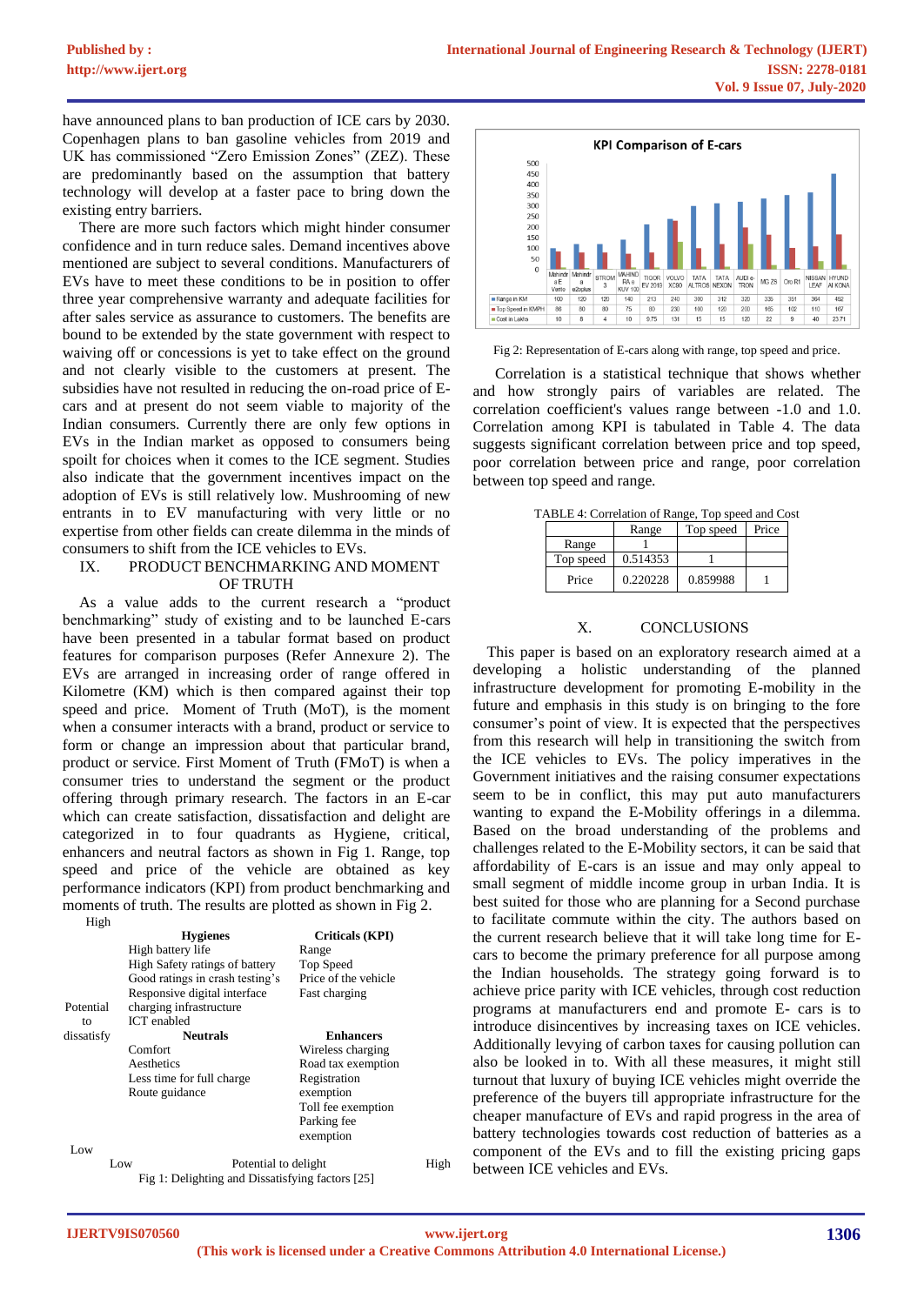Based on the exploratory research by the authors the following recommendations to all the stakeholders in the E-Mobility are proposed to realize the faster adoption of EVs at a mass scale are categorized as below:-

#### INFRASTRUCTURE

- a. Creation of Visible charging infrastructure in the urban setup.
- b. Standardization in charging socket. (Preferably 3pin universal socket, one each for slow and fast charging respectively).
- c. Build sound service infrastructure.
- d. Use the existing petrol bunk infrastructure effectively for battery availability.
- e. Erect charging stations at malls, educational institutions through PPP/Franchise model.
- f. Parking spaces to be effectively utilized as charging stations with a fee.

#### STRATEGIES

- g. Subsidies in buying for commercial purpose to bring down payback period.
- h. Target taxi conglomerate (Ola/Uber) to use EVs only from a stipulated period.
- i. All vehicles in the proposed new smart cities to be electric.
- j. All firms, schools and colleges providing transport services to employees to phase-in EVs.
- k. Increase the confidence among citizens by using electric buses throughout the city.
- l. Emphasize on RMA requirements (Reliability, Maintainability and Availability)
- m. Cash back on return of empty battery sockets.
- n. Utilize existing bounce model for battery replenishment.
- o. Vehicle to grid (V2G) to be realized to bring about balance during peak demand.
- p. Solar energy harvesting by domestic houses to reduce the load on the grid to provide.

# NOVEL IDEAS

- q. A regular battery along with space for four supplements which can cater to 10% of regular battery. (40% extra)
- r. Substitute batteries to be sold for domestic purpose by anyone without taxation.
- s. Utilize AI to bridge the gap between supply and demand.
- t. Understand thoroughly the latent needs of customer through market research.

It is hoped that this study furthers the interest in researching on the consumer related issues to accelerate the switch from the conventional ICE vehicles to EVs in the Indian context.

#### REFERENCES

- [1] Fanchao Liao, Eric Molin & Bert van Wee, "Consumer preferences for electric vehicles: a literature review", Taylor and Francis, VOL. 37, NO. 3, 252–275, 2017
- [2] Pritam K. Gujarathi, Varsha A. Shah, Makarand M. Lokhande, "Electric Vehicles in India: Market Analysis with Consumer Perspective, Policies and Issues", Journal of Green Engineering, Vol.81,17–36, 2018
- [3] John Paul Helveston, Yimin Liu, Elea McDonnell Feit, Erica Fuchs, Erica Klampfl, Jeremy J. Michalek, "Will subsidies drive electric vehicle adoption? Measuring consumer preferences in the U.S. and China", Transportation Research Part A 73 (2015) 96–112, 2015
- [4] Theo Lieven, Silke Mühlmeier, Sven Henkel, Johann F. Waller, "Who will buy electric cars? An empirical study in Germany", Transportation Research Part D 16 (2011) 236–243, 2010
- [5] Patrick Plötz, Uta Schneider, Joachim Globisch, Elisabeth Dütschke, "Who will buy electric vehicles? Identifying early adopters in Germany", Transportation Research Part A 67 (2014) 96–109, 2014
- [6] Ghazale Haddadian, Mohammad Khodayar and Mohammad Shahidehpour, "Accelerating the Global Adoption of Electric Vehicles: Barriers and Drivers", Elsevier Inc., Vol. 28, Issue 10, 2015
- [7] Anco Hoen, Mark J. Koetse, "A choice experiment on alternative fuel vehicle references of private car owners in the Netherlands", Transportation Research Part A 61 (2014) 199–215, 2014
- [8] Paul D. Larson, Jairo Viáfara, Robert V. Parsons, Arne Elias, "Consumer attitudes about electric cars: Pricing analysis and policy implications", Transportation Research Part A 69 (2014) 299–314, 2014
- [9] Kenneth Lebeau, Joeri Van Mierlo, Philippe Lebeau, Olivier Mairesse, Cathy Macharis, "Consumer attitudes towards battery electric vehicles: a large-scale survey", International Journal of Electric and Hybrid Vehicles, Vol. 5, No. 1, pp.28–41. 2013
- [10] Zulkarnain, Pekka Leviakangas, Tuomo Kinnunen, Pekka Kess, "The Electric Vehicles Ecosystem Model: Construct, Analysis and Identification of Key Challenges", Managing Global Transitions, University of Primorska, Faculty of Management Koper, vol. 12(3 (Fall)), pages 253-277, 2014
- [11] Global EV outlook 2019 report
- [12] https://dhi.nic.in/UserView/index?mid=1378
- [13] [https://community.data.gov.in/registered-motor-vehicles-per-1000](https://community.data.gov.in/registered-motor-vehicles-per-1000-population-from-2001-to-2015/) [population-from-2001-to-2015/](https://community.data.gov.in/registered-motor-vehicles-per-1000-population-from-2001-to-2015/)
- [14] https://niti.gov.in/writereaddata/files/document\_publication/EVreport.p df
- [15] [https://www.business-standard.com/article/automobile/nearly-400-000](https://www.business-standard.com/article/automobile/nearly-400-000-electric-vehicles-in-india-up-leads-race-delhi-at-2nd-spot-119071500233_1.html) [electric-vehicles-in-india-up-leads-race-delhi-at-2nd-spot-](https://www.business-standard.com/article/automobile/nearly-400-000-electric-vehicles-in-india-up-leads-race-delhi-at-2nd-spot-119071500233_1.html)[119071500233\\_1.html](https://www.business-standard.com/article/automobile/nearly-400-000-electric-vehicles-in-india-up-leads-race-delhi-at-2nd-spot-119071500233_1.html)
- [16] [https://economictimes.indiatimes.com/news/politics-and-nation/7-of](https://economictimes.indiatimes.com/news/politics-and-nation/7-of-the-top-10-most-polluted-cities-in-the-world-are-in-india/articleshow/68264913.cms)[the-top-10-most-polluted-cities-in-the-world-are-in](https://economictimes.indiatimes.com/news/politics-and-nation/7-of-the-top-10-most-polluted-cities-in-the-world-are-in-india/articleshow/68264913.cms)[india/articleshow/68264913.cms](https://economictimes.indiatimes.com/news/politics-and-nation/7-of-the-top-10-most-polluted-cities-in-the-world-are-in-india/articleshow/68264913.cms)
- [17] Shuvashish Kundu, Elizabeth. A. Stone et al Composition and sources of fine particulate matter across urban and rural sites in the Midwestern United States

[https://www.ncbi.nlm.nih.gov/pmc/articles/PMC4191923/]

- [18] [https://www.statista.com/statistics/664874/registered-motor-vehicles](https://www.statista.com/statistics/664874/registered-motor-vehicles-by-major-cities-india/)[by-major-cities-india/](https://www.statista.com/statistics/664874/registered-motor-vehicles-by-major-cities-india/)
- [19] [https://data.gov.in/resources/category-wise-detailed-total-registered](https://data.gov.in/resources/category-wise-detailed-total-registered-motor-vehicles-million-plus-cities-india-3132016)[motor-vehicles-million-plus-cities-india-3132016](https://data.gov.in/resources/category-wise-detailed-total-registered-motor-vehicles-million-plus-cities-india-3132016)
- [20] [https://economictimes.indiatimes.com/news/politics-and](https://economictimes.indiatimes.com/news/politics-and-nation/pollution-worse-in-indian-cities-as-registered-vehicles-up-by-700-times-since-1951-study/articleshow/69761131.cms?from=mdr)[nation/pollution-worse-in-indian-cities-as-registered-vehicles-up-by-](https://economictimes.indiatimes.com/news/politics-and-nation/pollution-worse-in-indian-cities-as-registered-vehicles-up-by-700-times-since-1951-study/articleshow/69761131.cms?from=mdr)[700-times-since-1951-study/articleshow/69761131.cms?from=mdr](https://economictimes.indiatimes.com/news/politics-and-nation/pollution-worse-in-indian-cities-as-registered-vehicles-up-by-700-times-since-1951-study/articleshow/69761131.cms?from=mdr)
- [21] [https://www.thehindubusinessline.com/economy/indias-electric-vehicle](https://www.thehindubusinessline.com/economy/indias-electric-vehicle-sales-face-challenges-of-affordability-charging/article29614676.ece)[sales-face-challenges-of-affordability-charging/article29614676.ece](https://www.thehindubusinessline.com/economy/indias-electric-vehicle-sales-face-challenges-of-affordability-charging/article29614676.ece)
- [22] https://dhi.nic.in/writereaddata/UploadFile/publicationNotificationFAM E%20II%208March2019.pdf
- [23] https://www.livemint.com/companies/news/maruti-suzuki-januarydomestic-vehicle-sales-flat-year-on-year-11580537615824.html
- [24] [https://www2.deloitte.com/content/dam/Deloitte/uk/Documents/manufa](https://www2.deloitte.com/content/dam/Deloitte/uk/Documents/manufacturing/deloitte-uk-battery-electric-vehicles.pdf) [cturing/deloitte-uk-battery-electric-vehicles.pdf](https://www2.deloitte.com/content/dam/Deloitte/uk/Documents/manufacturing/deloitte-uk-battery-electric-vehicles.pdf)
- [25] Service Operations Management: Improving Service Delivery by Robert Johnston, Graham Clark, Michael Shulver, Fourth Edition , Pearson Education, ISBN 978-0-273-74048-3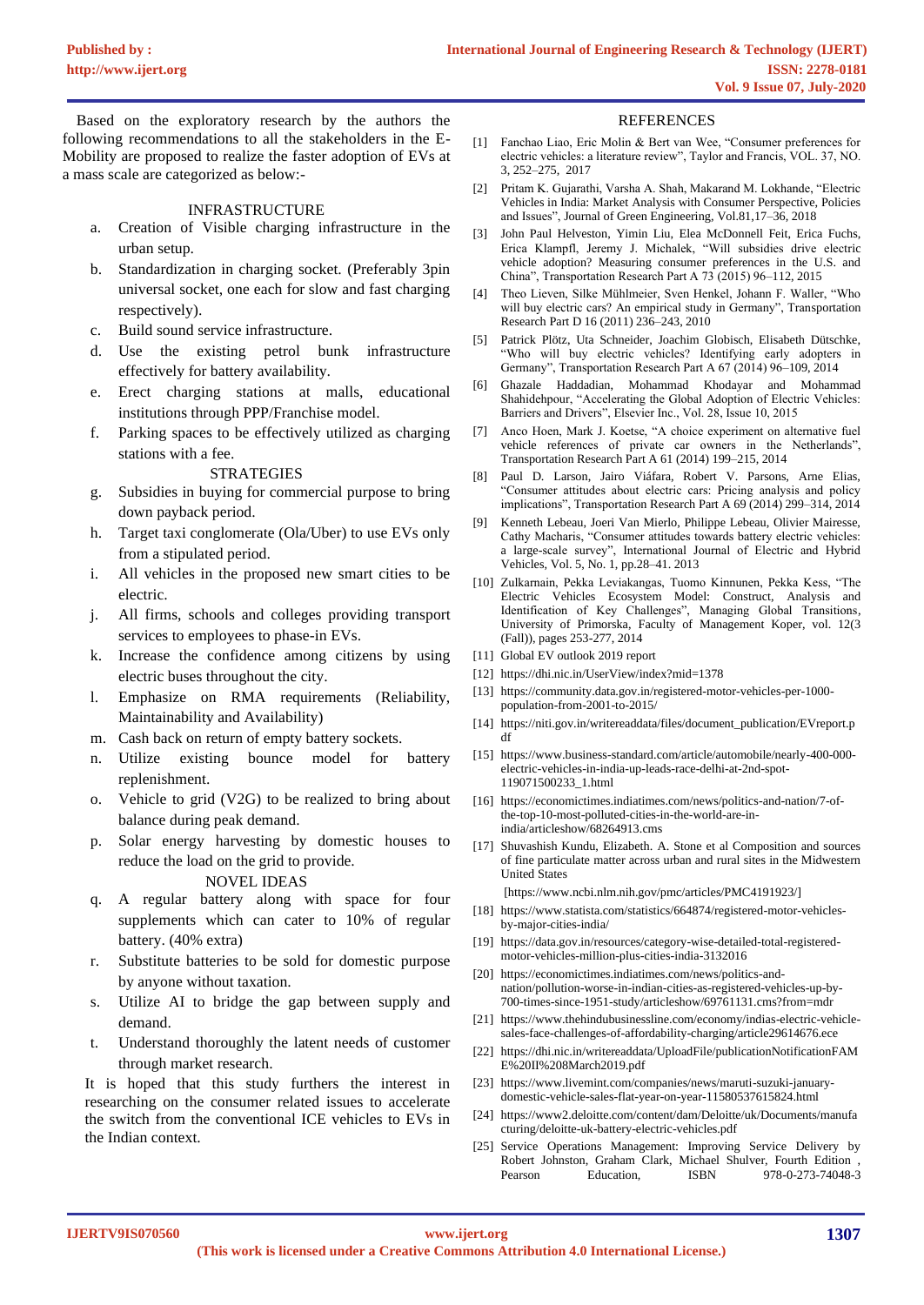